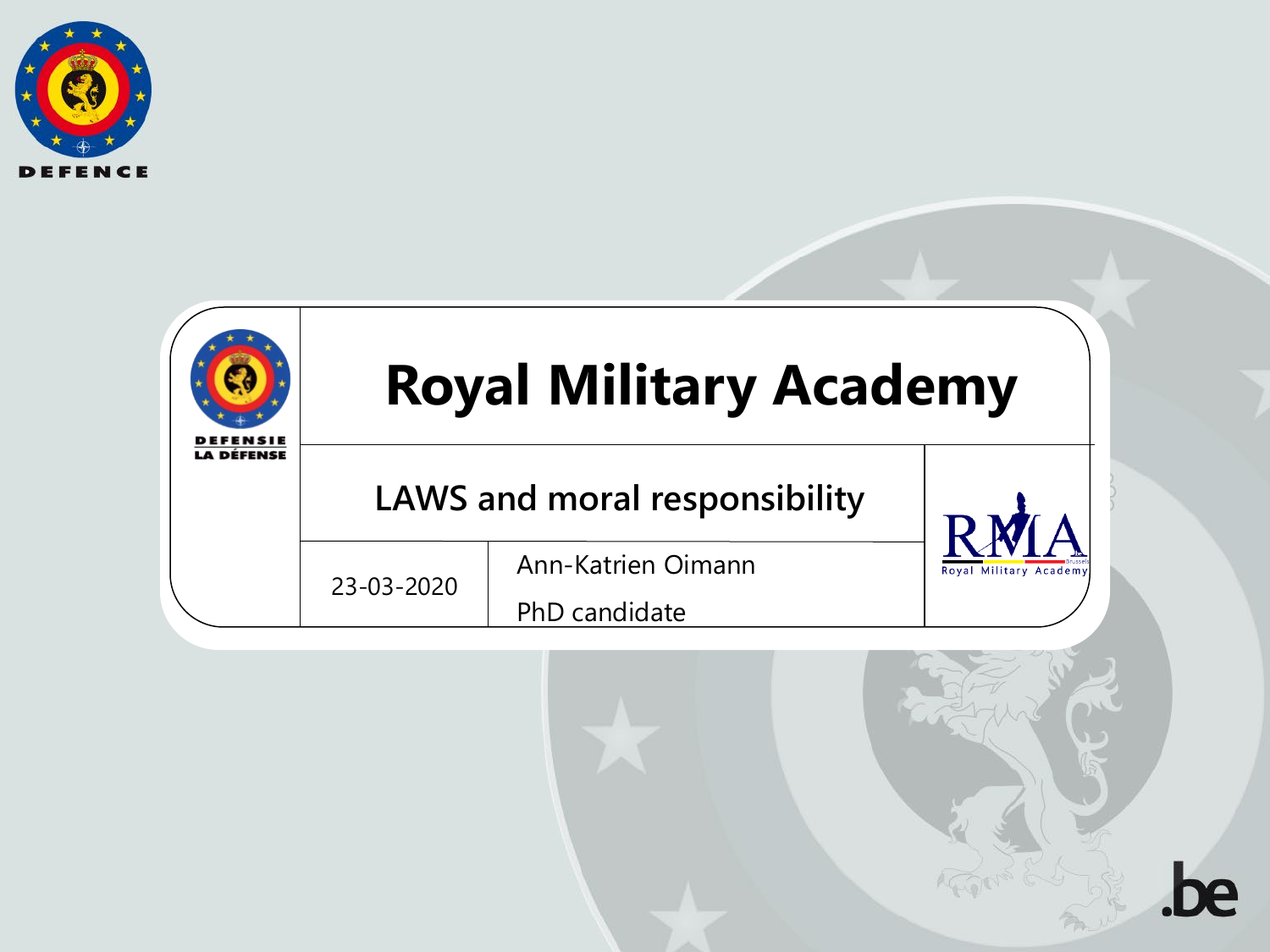



- Introduction to LAWS
- Allocating moral responsibility
- The responsibility gap

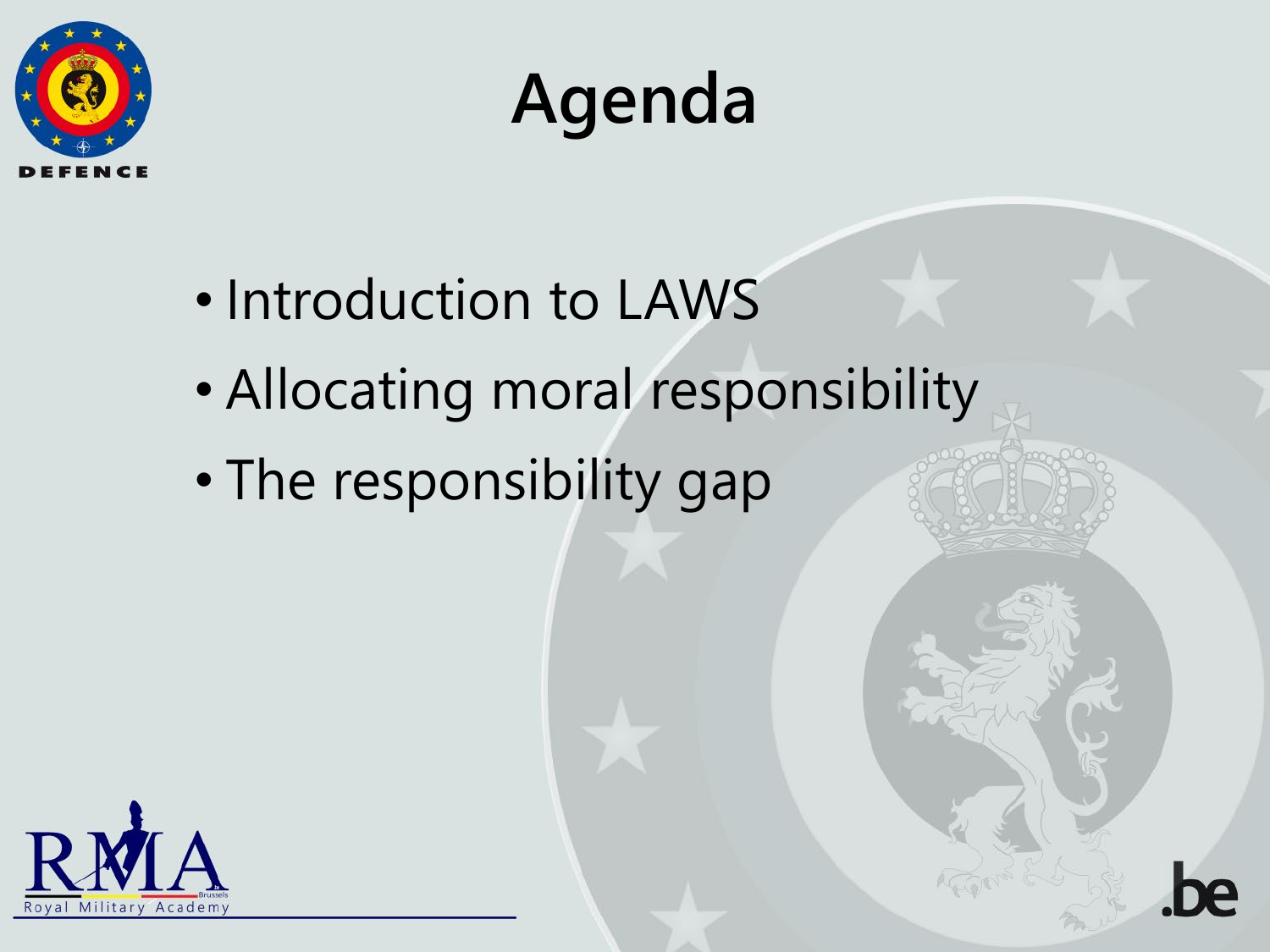



"Crimes against international law are committed by men, not by abstract entities, and only by punishing individuals who commit such crimes can the provisions of international law be enforced"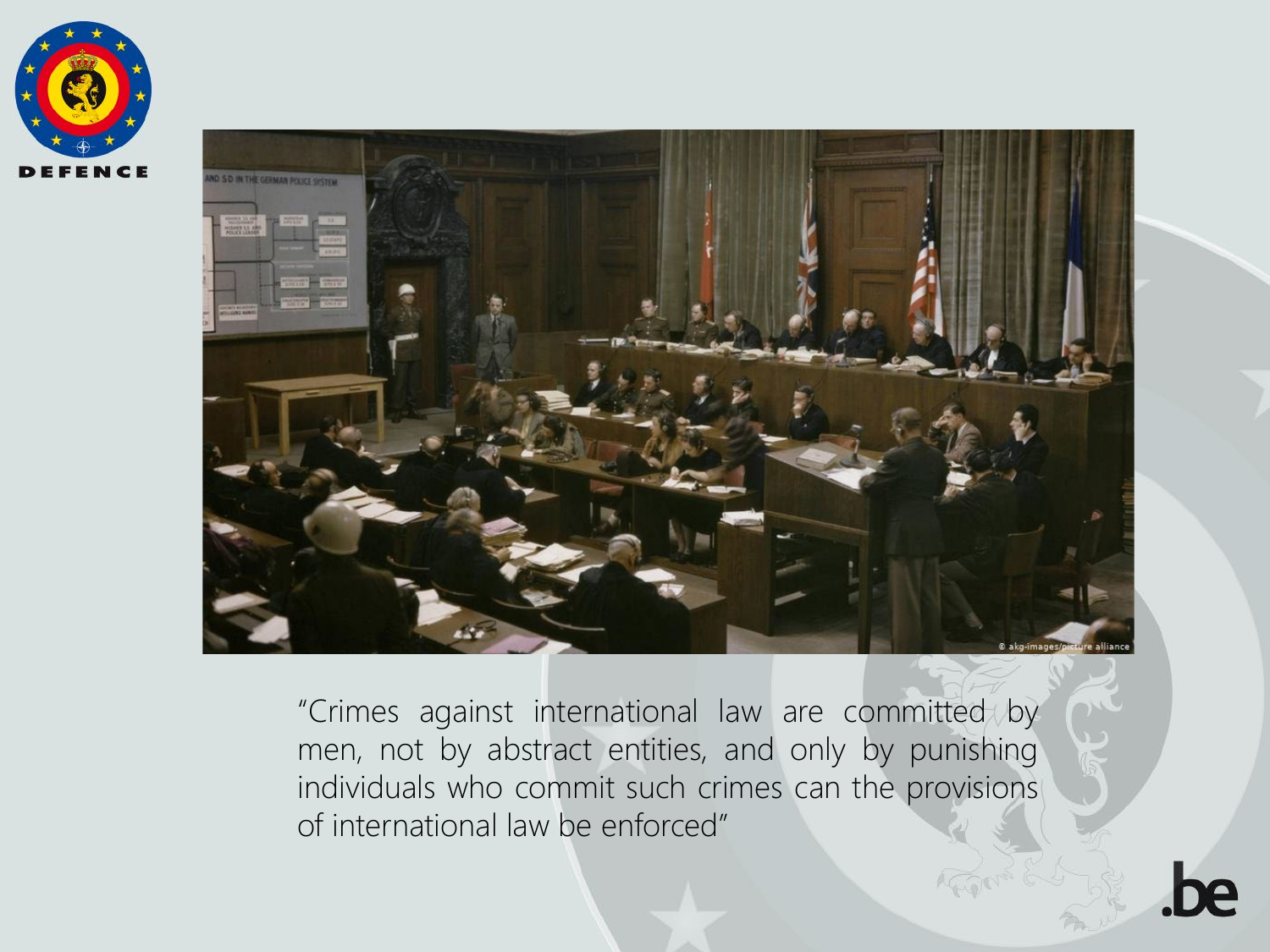

**United Nations** 



Distr.: General 8 March 2021

Original: English

#### Letter dated 8 March 2021 from the Panel of Experts on Libya established pursuant to resolution 1973 (2011) addressed to the **President of the Security Council**

The Panel of Experts on Libya established pursuant to Security Council resolution 1973 (2011) has the honour to transmit herewith, in accordance with paragraph 12 of resolution  $2509(2020)$ , the final report on its work.

The report was provided to the Security Council Committee established pursuant to resolution 1970 (2011) concerning Libya on 18 February 2021 and was considered by the Committee on 5 March 2021.

"Logistics convoys and retreating HAF were subsequently hunted down and remotely engaged by the unmanned combat aerial vehicles or the lethal autonomous weapons systems such as the STM Kargu-2 and other loiterings. The lethal autonomous weapons systems were programmed to attack targets without requiring data connectivity between the operator and the munition."

 $S/2021/229$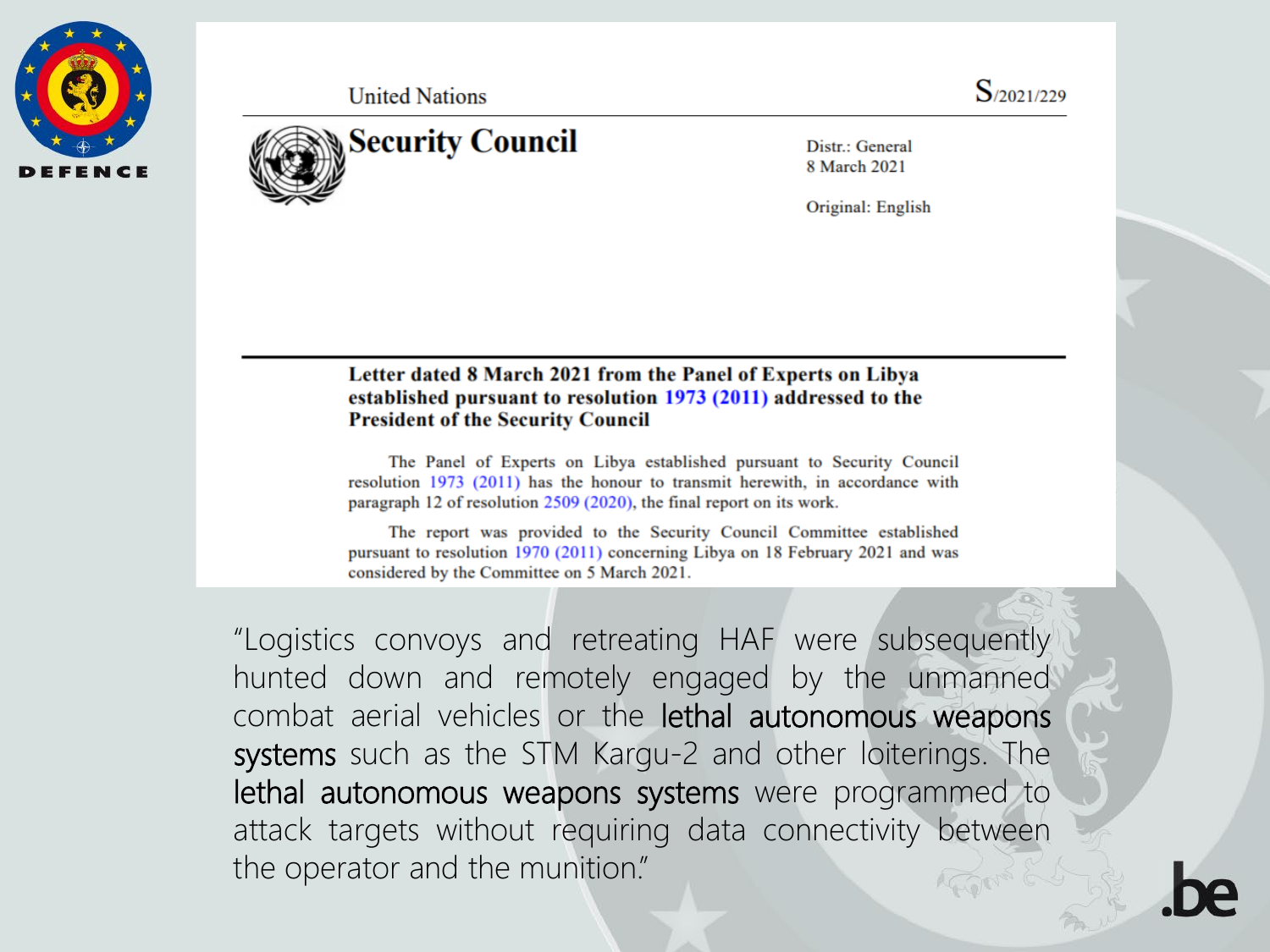

- Categories of **unmanned weaponry systems**
- Remotely operated ('in the loop') -> directed by human
- 
- Autonomous ('out of the loop') -> no human input
- 
- Automated ('on the loop')  $\longrightarrow$  supervised/pre-programmed
	-



*Source: SIPRI dataset on autonomy in weapon systems*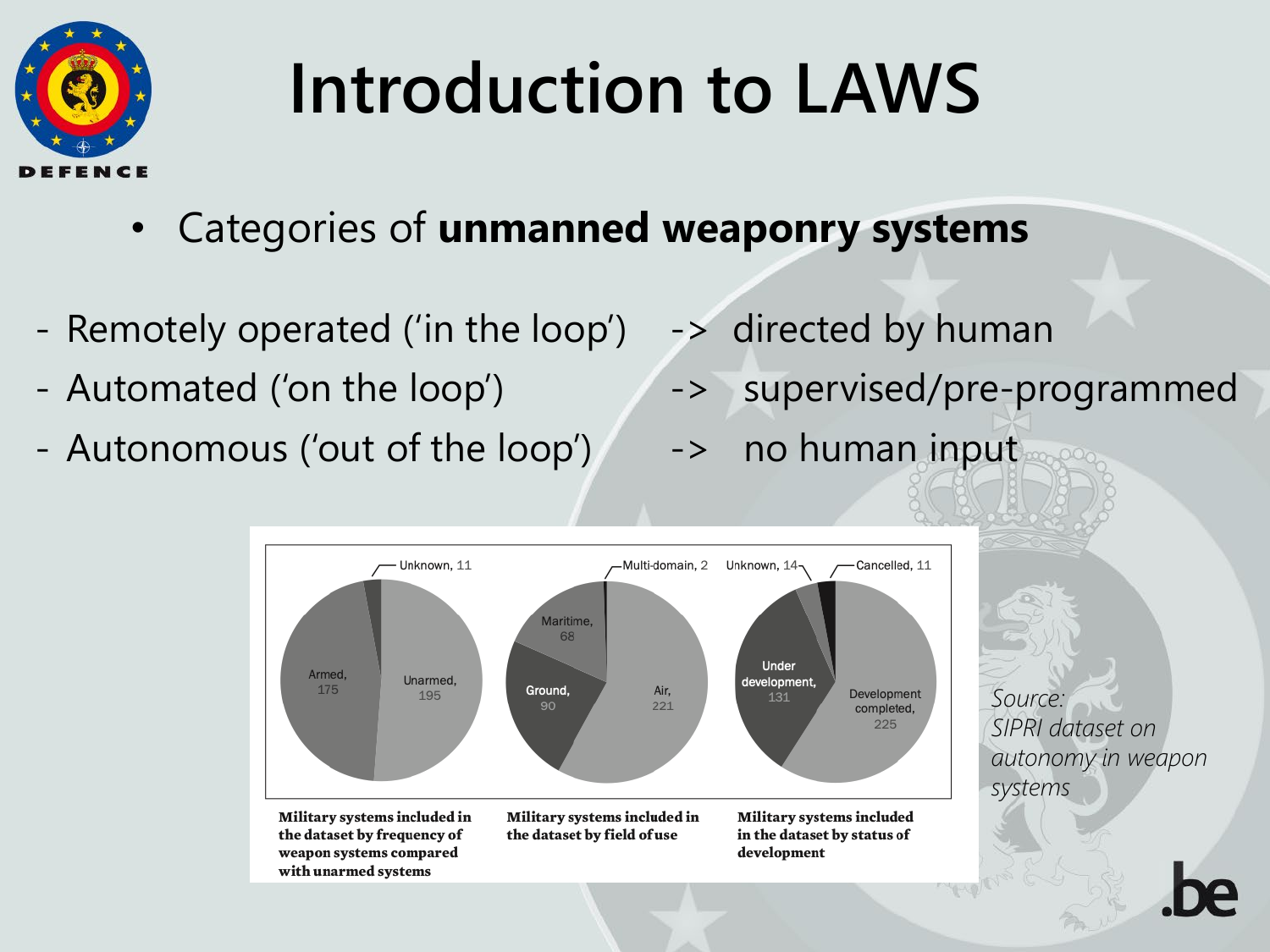

• Disagreement on **definition**

" Systems that ones activated can select and engage targets without further intervention by a human operator" (ICRC, DoD US)

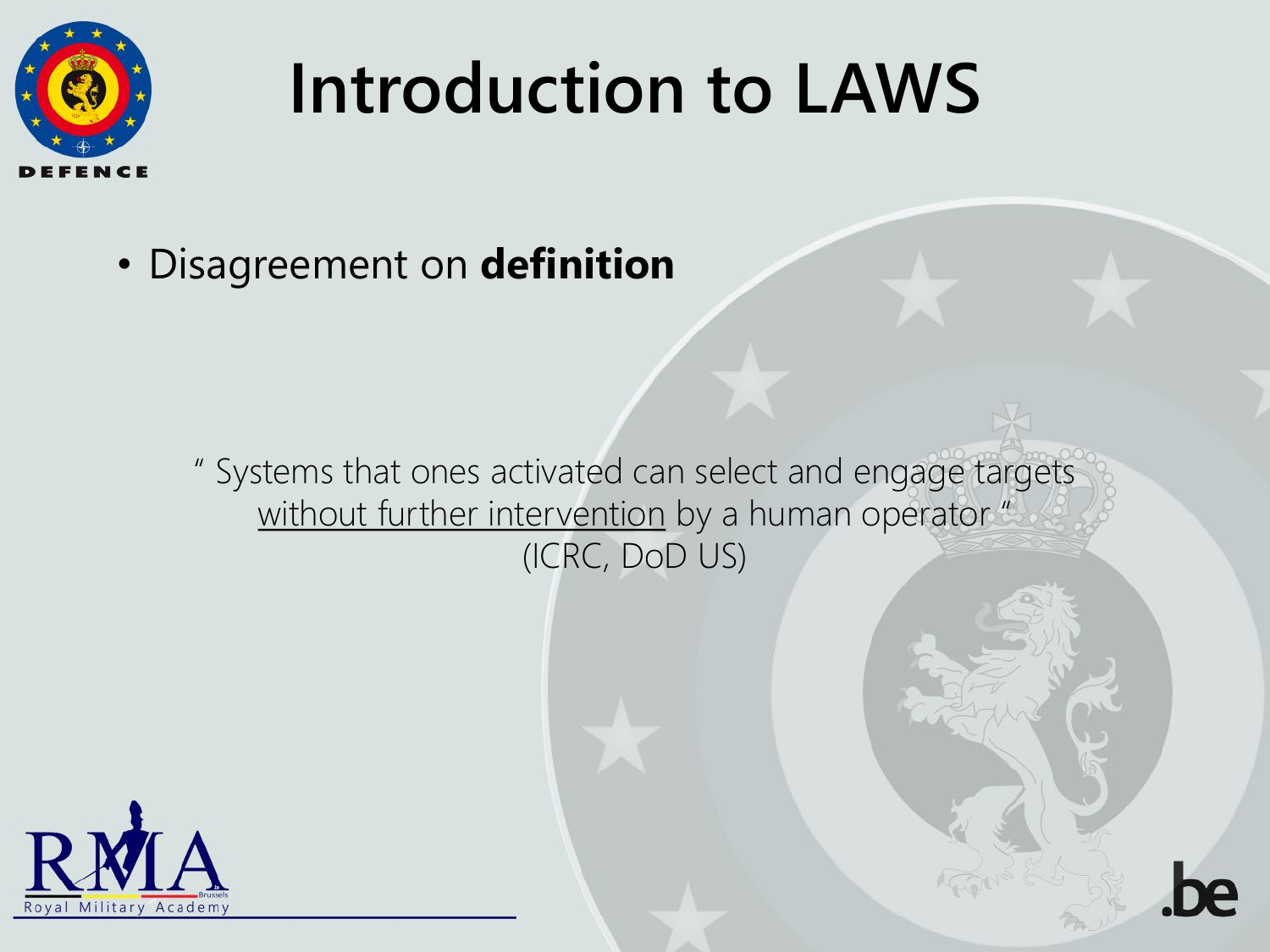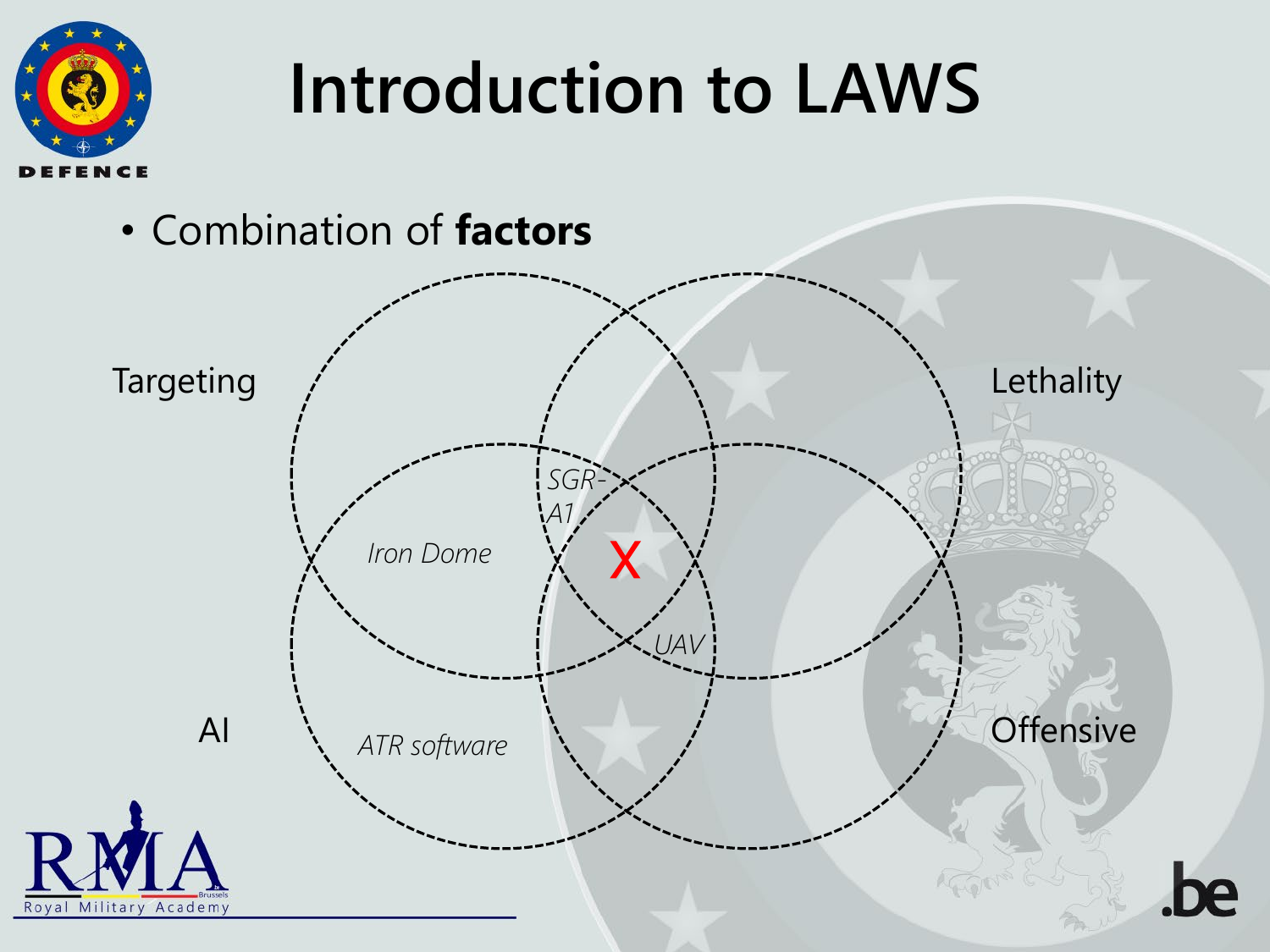

#### • General problems with AI

- Bias in algorithms (data quality, quantity, origin)
- Lack of transparency/predictability
- Problems with verification and validation
- Automation bias

- ...

+ Military environment (harsh, dynamic, complex, adversarial nature)

#### • Specific to military context: principles of IHL ('*jus in bello')*

- **Discrimination**
- Proportionality
- Military necessity

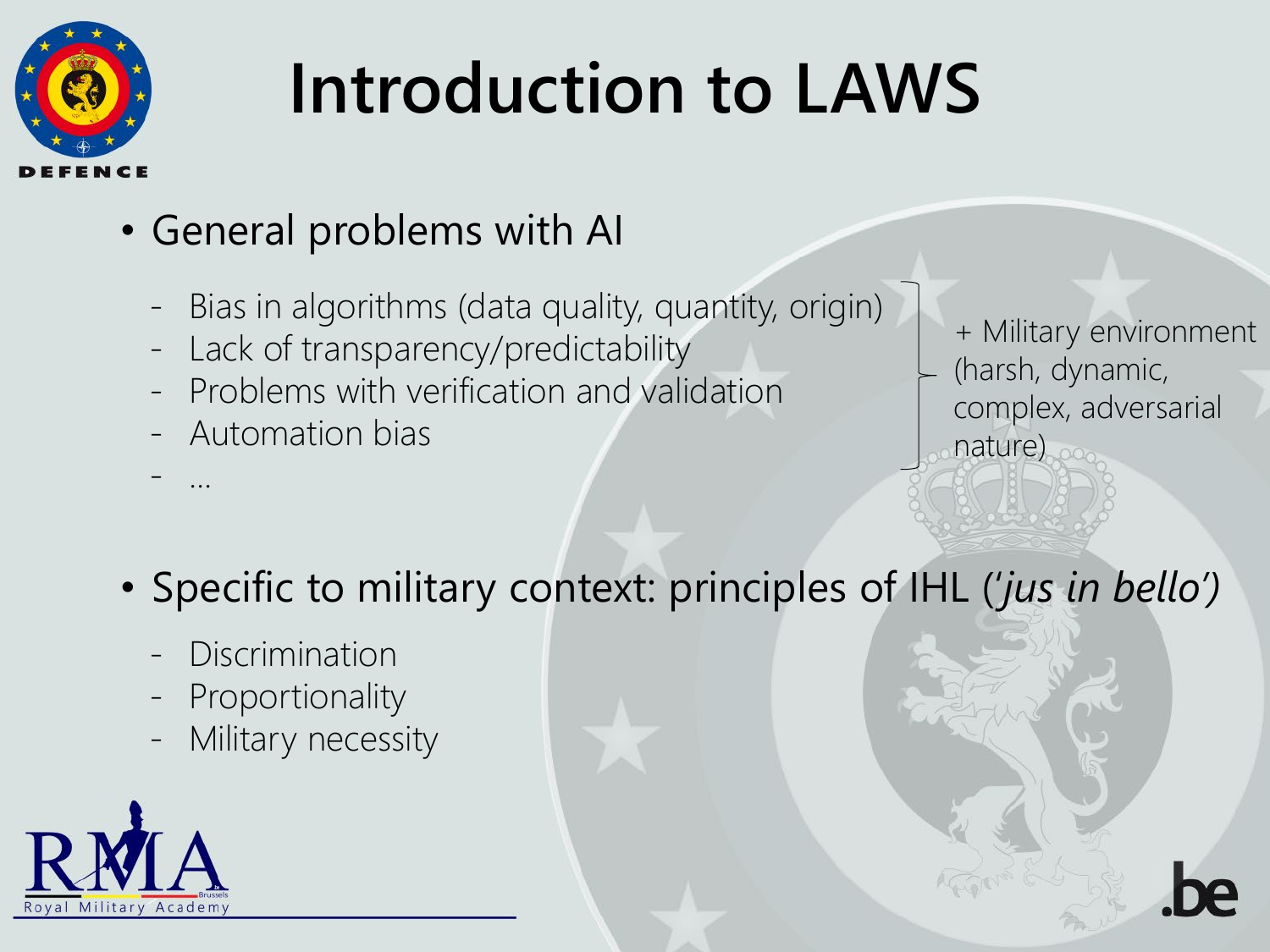

• Importance of notion responsibility in international debate

"Human responsibility for decisions on the use of weapons systems must be retained since accountability cannot be transferred to machines. This should be considered across the entire life cycle of the weapons system "

(Principle 2, Guiding principles by the GGE)

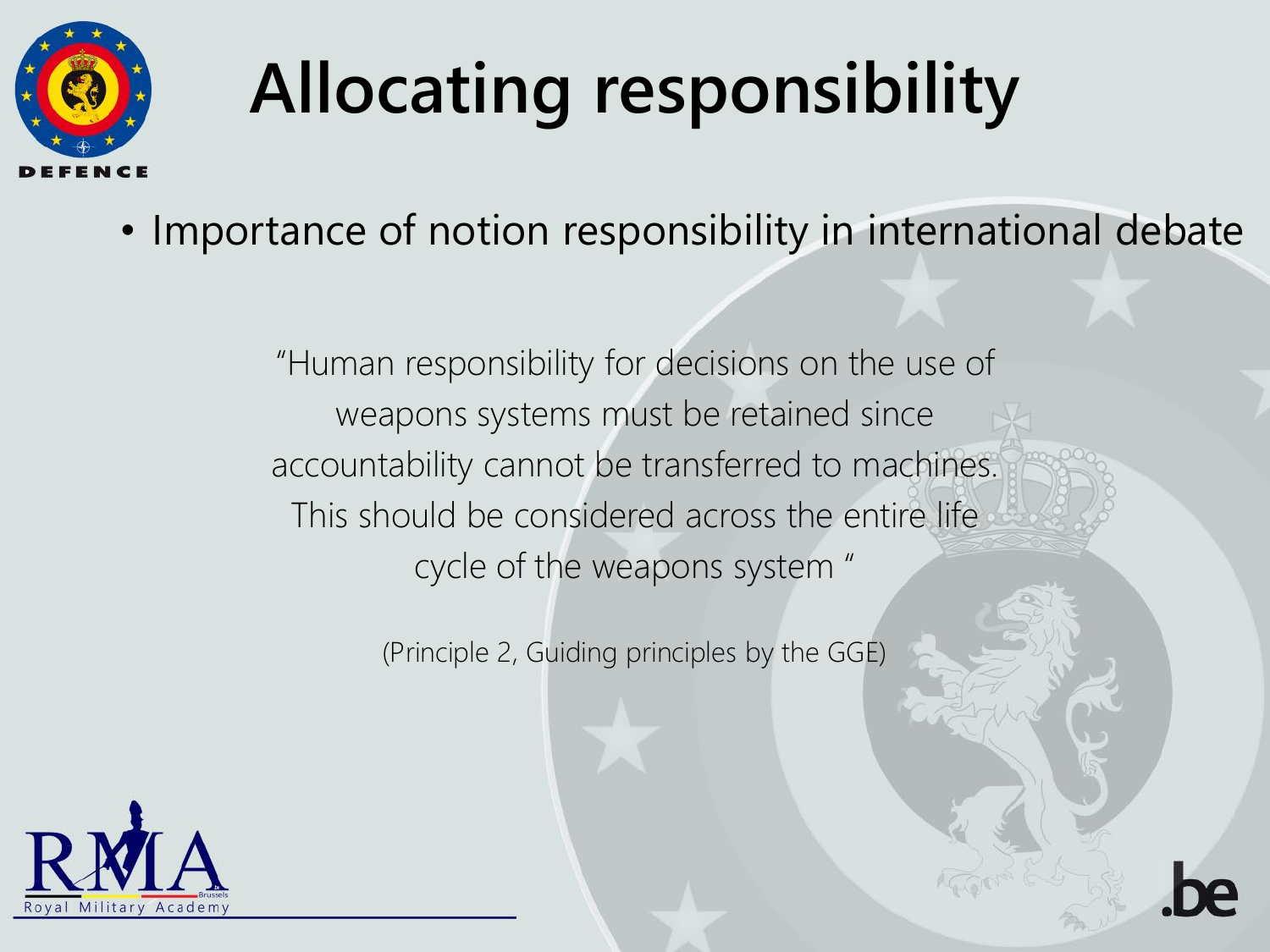

#### • Different kinds of responsibility

" Smith had always been an exceedingly responsible person, and as captain of the ship he was responsible for the safety of his passengers and crew. But on his last voyage he drank himself into a stupor, and he was responsible for the loss of his ship and many lives. Smith's defense attorney argued that the alcohol and his transient depression were responsible for his misconduct, but the prosecution's medical experts confirmed that he was fully responsible when he started drinking since he was not suffering from depression at that time. Smith should take responsibility for his victims' families' losses, but his employer will probably be held responsible for them as Smith is insolvent and uninsured. "



(Vincent 2011, adapted version of Kutz 2004 and Heart 1968)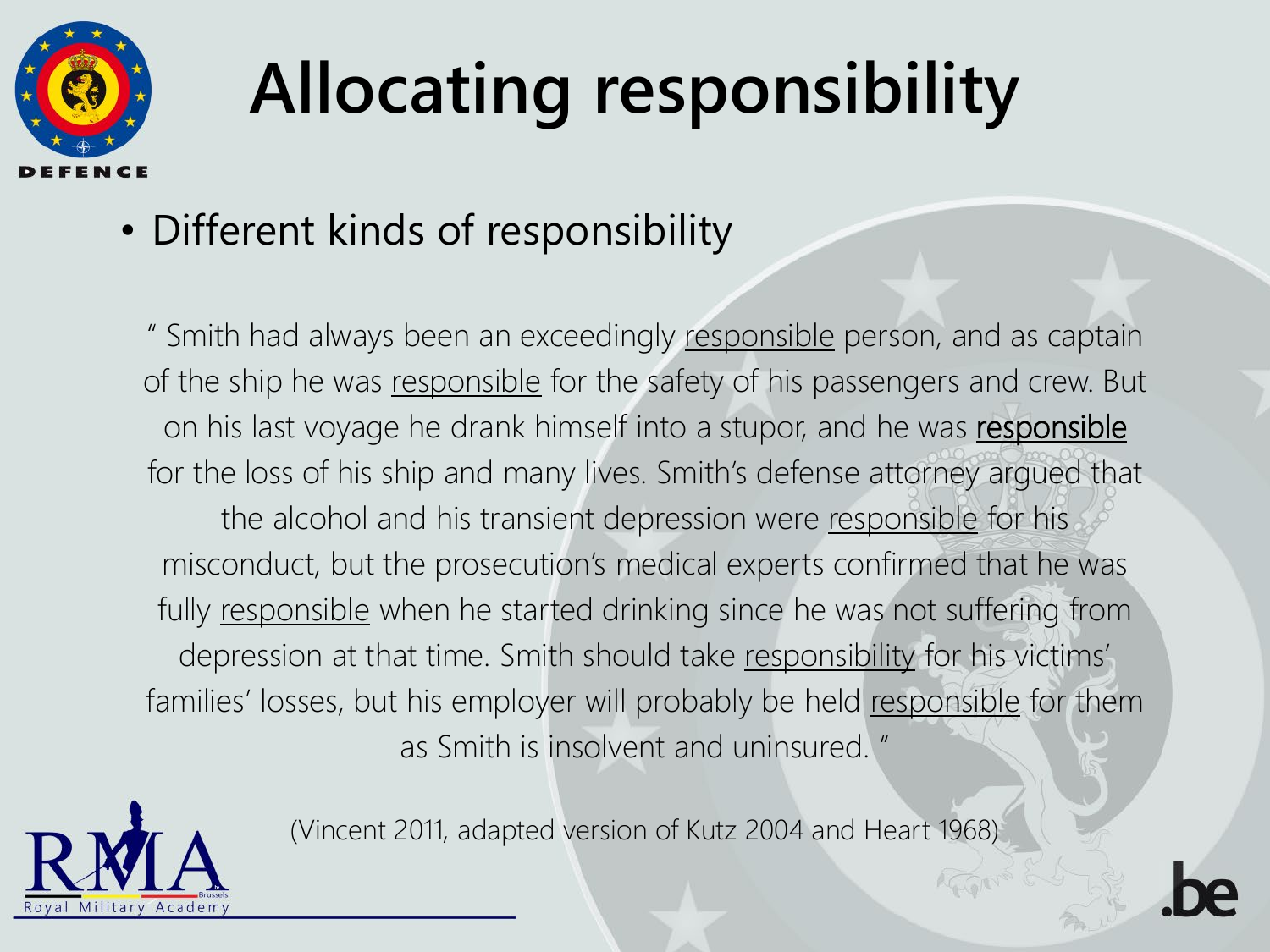

• Individual moral outcome responsibility =

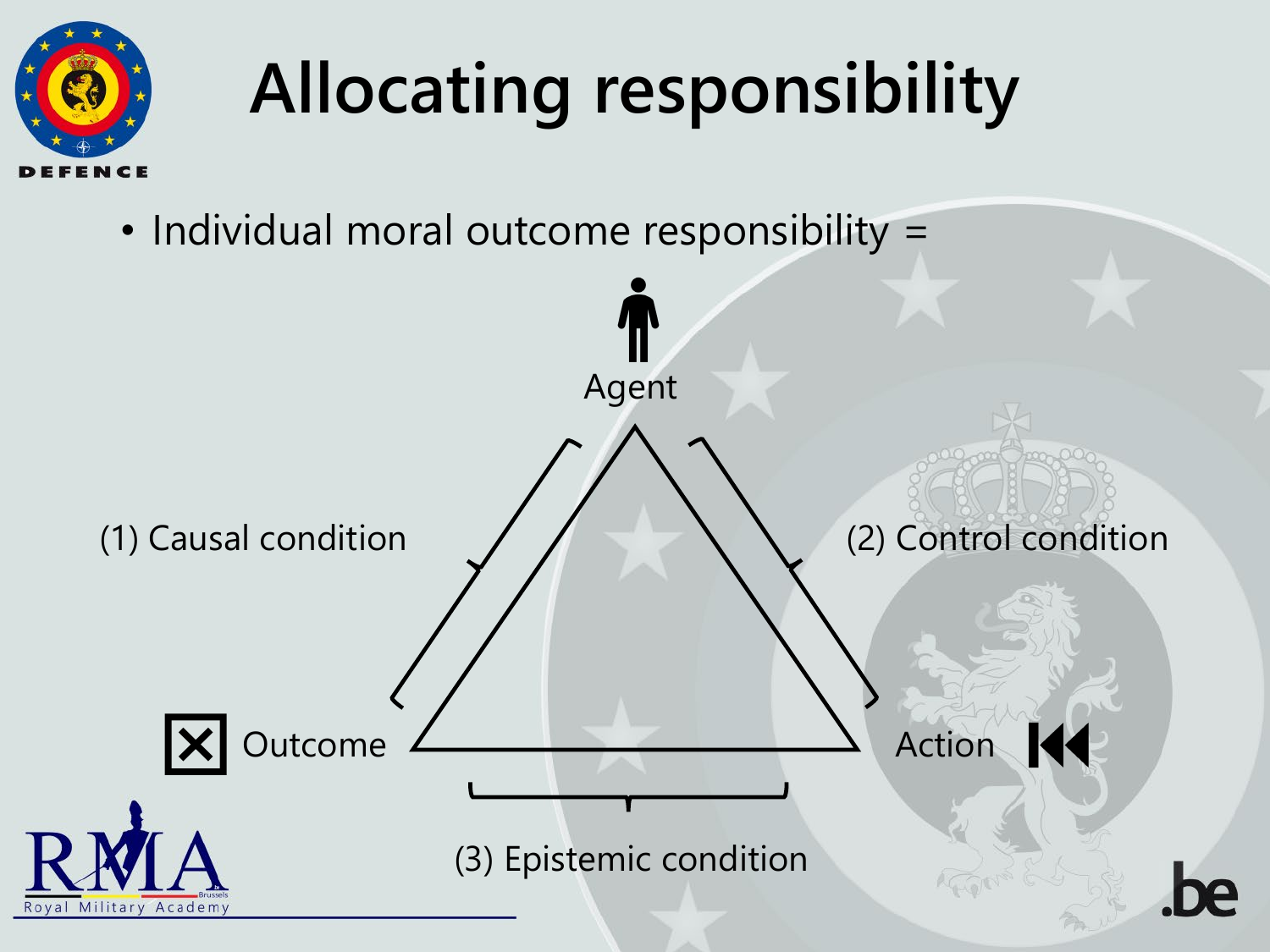

 $=$ 

Occurence of a bad outcome

'Easy cases'

Direct causal connection between the action of human agent and outcome

Agent with bad intent that uses AWS as an instrument



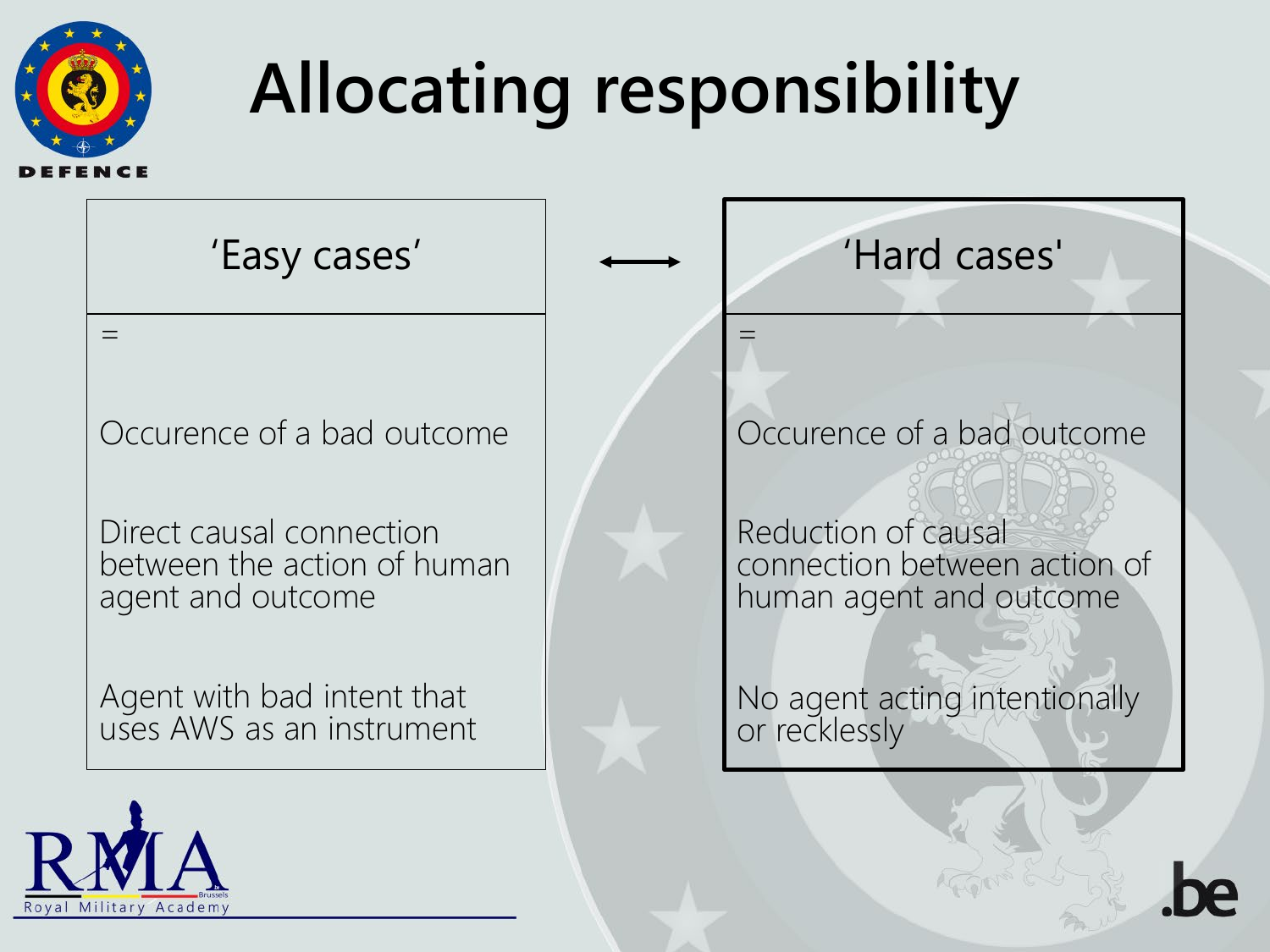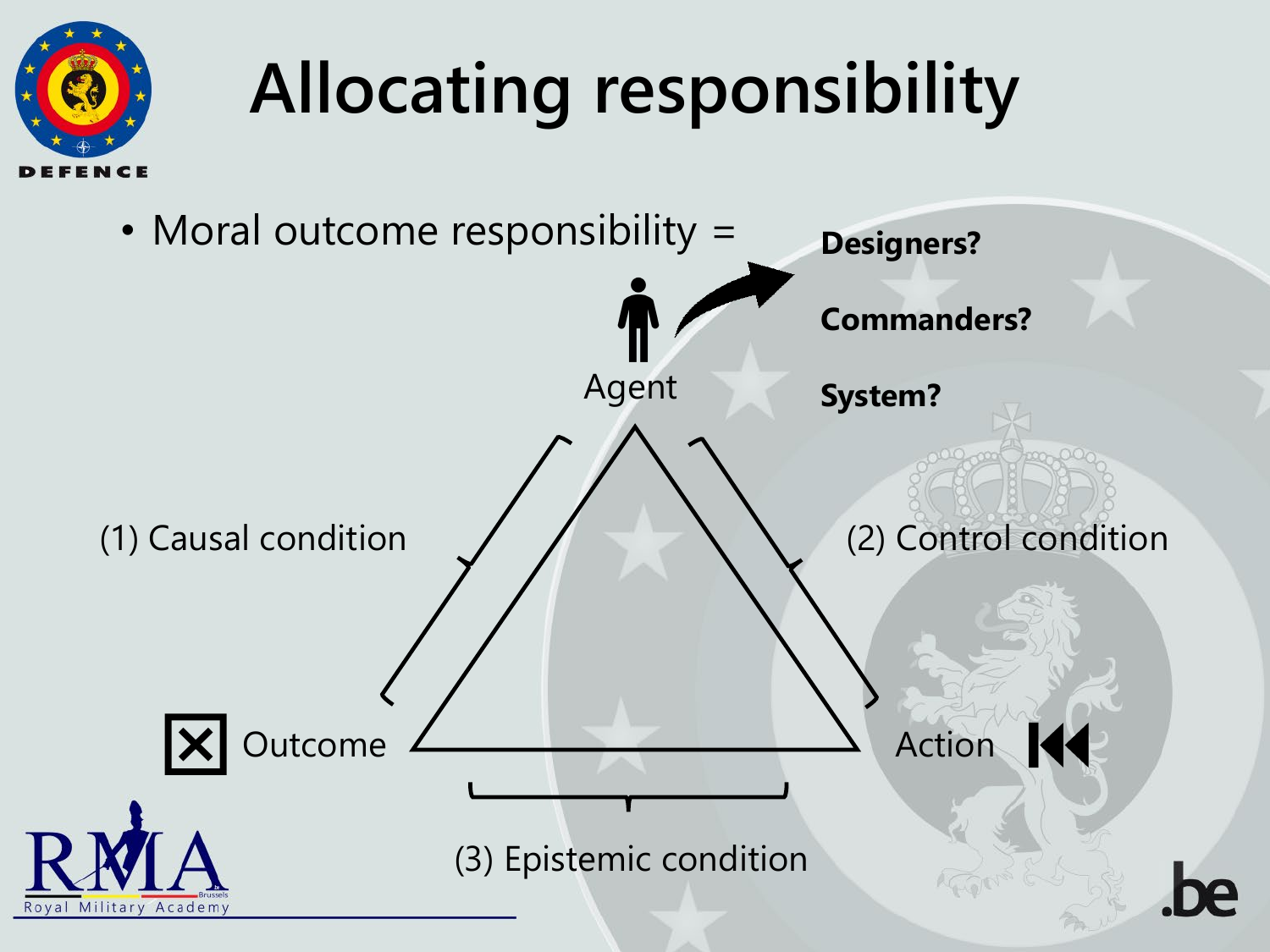

## **Responsibility gap**

- (Pr) Just war if someone can be held responsible
- (Pr) No-one can be held responsible
- (C) Use of LAWS is unjust

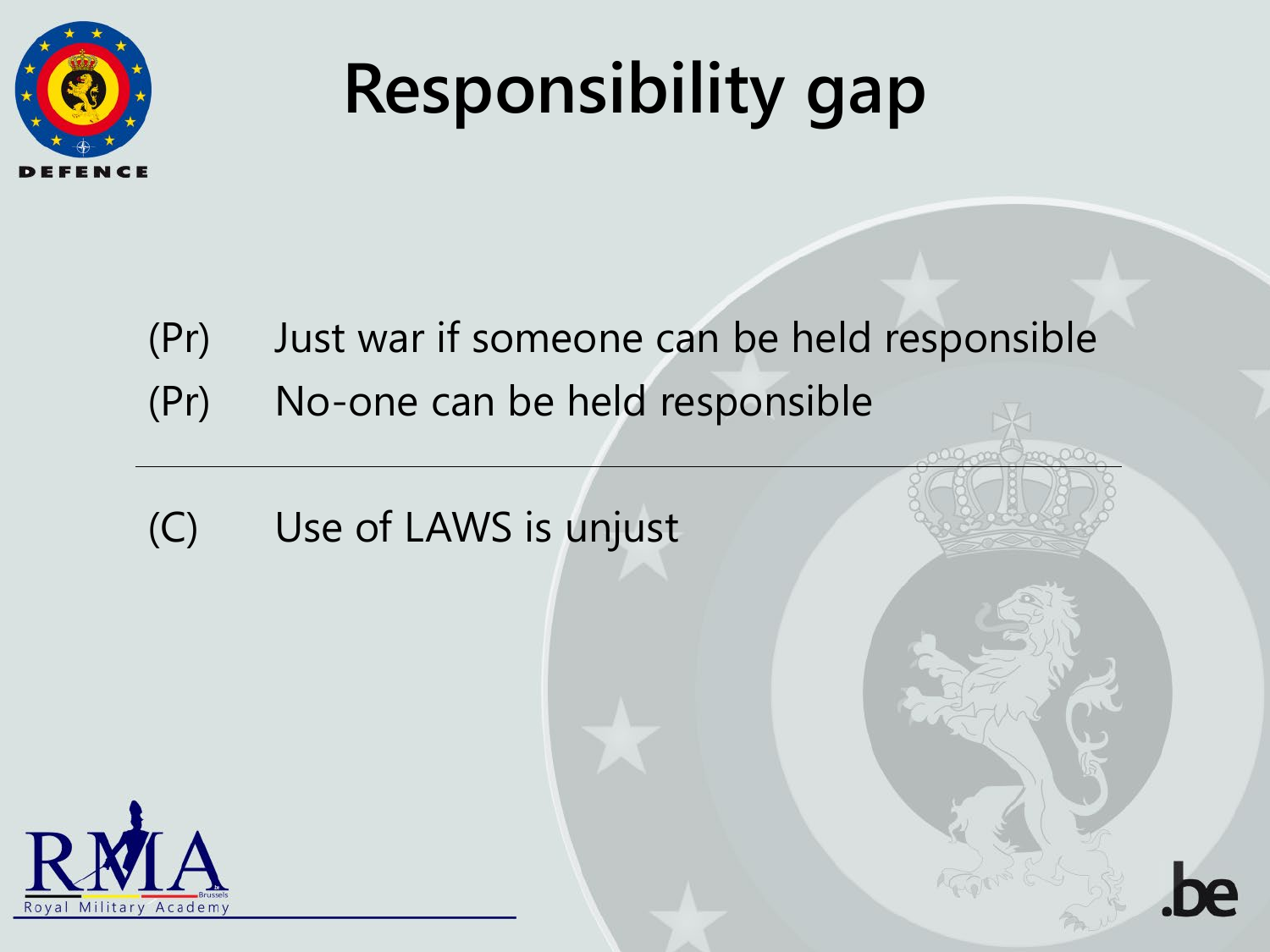

 $R<sub>o</sub>$ 

## **Responsibility gap**

|                         |                               | $\lnot$ Solvable                | Solvable                                                                                               |
|-------------------------|-------------------------------|---------------------------------|--------------------------------------------------------------------------------------------------------|
| Gap                     | New moral<br>problem          | Pessimists                      | Practical arrangements<br>Tracking solutions<br>System itself responsible<br>Collective responsibility |
|                         | <b>T</b> New moral<br>problem | Not unique to LAWS<br>Tolerable | Not unique to LAWS<br>Tolerable                                                                        |
| Gap                     | New moral<br>problem          | $\overline{\chi}$               | $\overline{\chi}$                                                                                      |
|                         | New moral<br>problem          | $\overline{X}$                  | LAWS is a tool so<br>human remains<br>responisble                                                      |
| Academy<br>val Military |                               |                                 |                                                                                                        |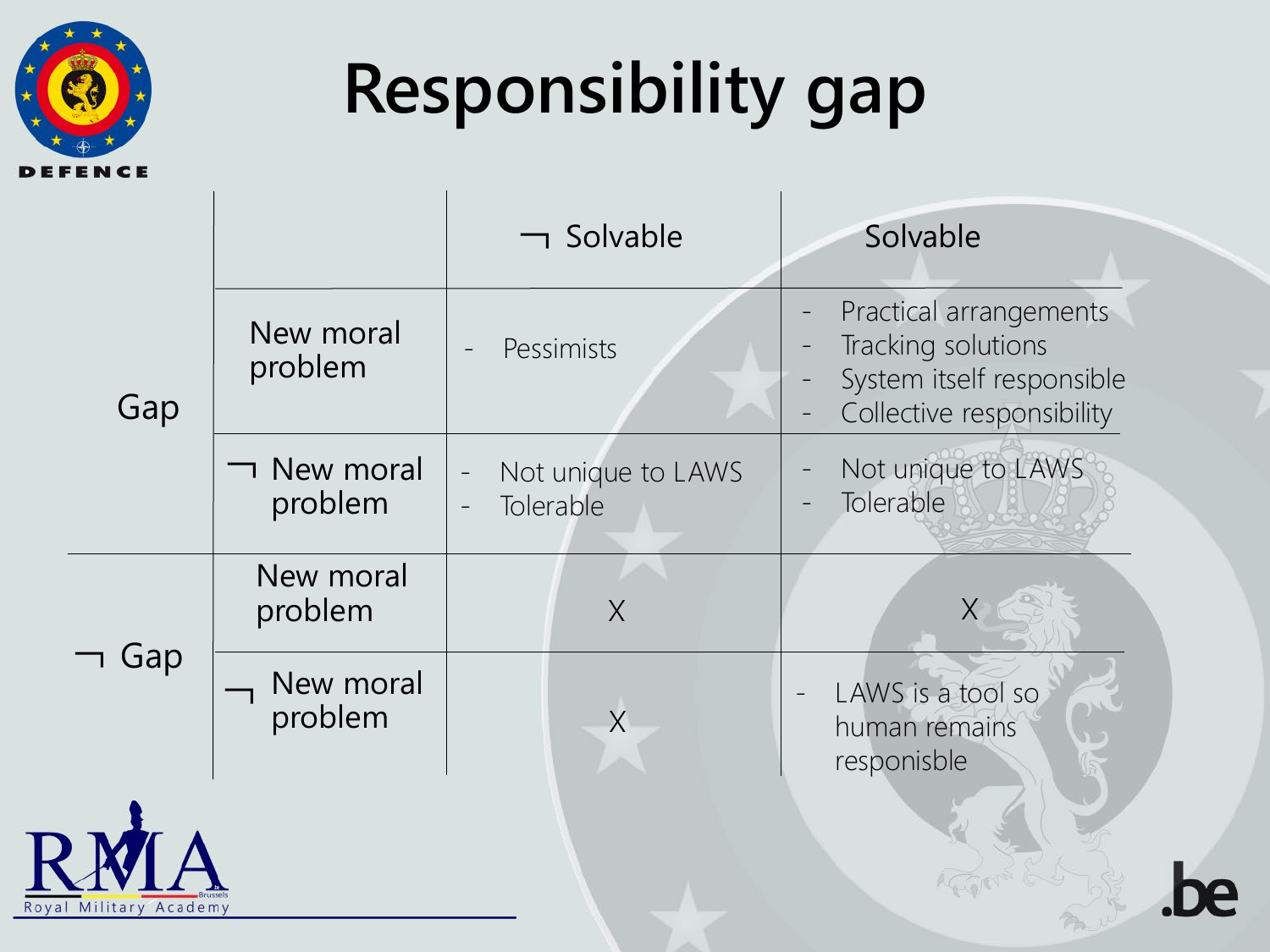

#### **Thank you.**

Ann-Katrien.Oimann@mil.be Ann-Katrien.Oimann@kuleuven.be